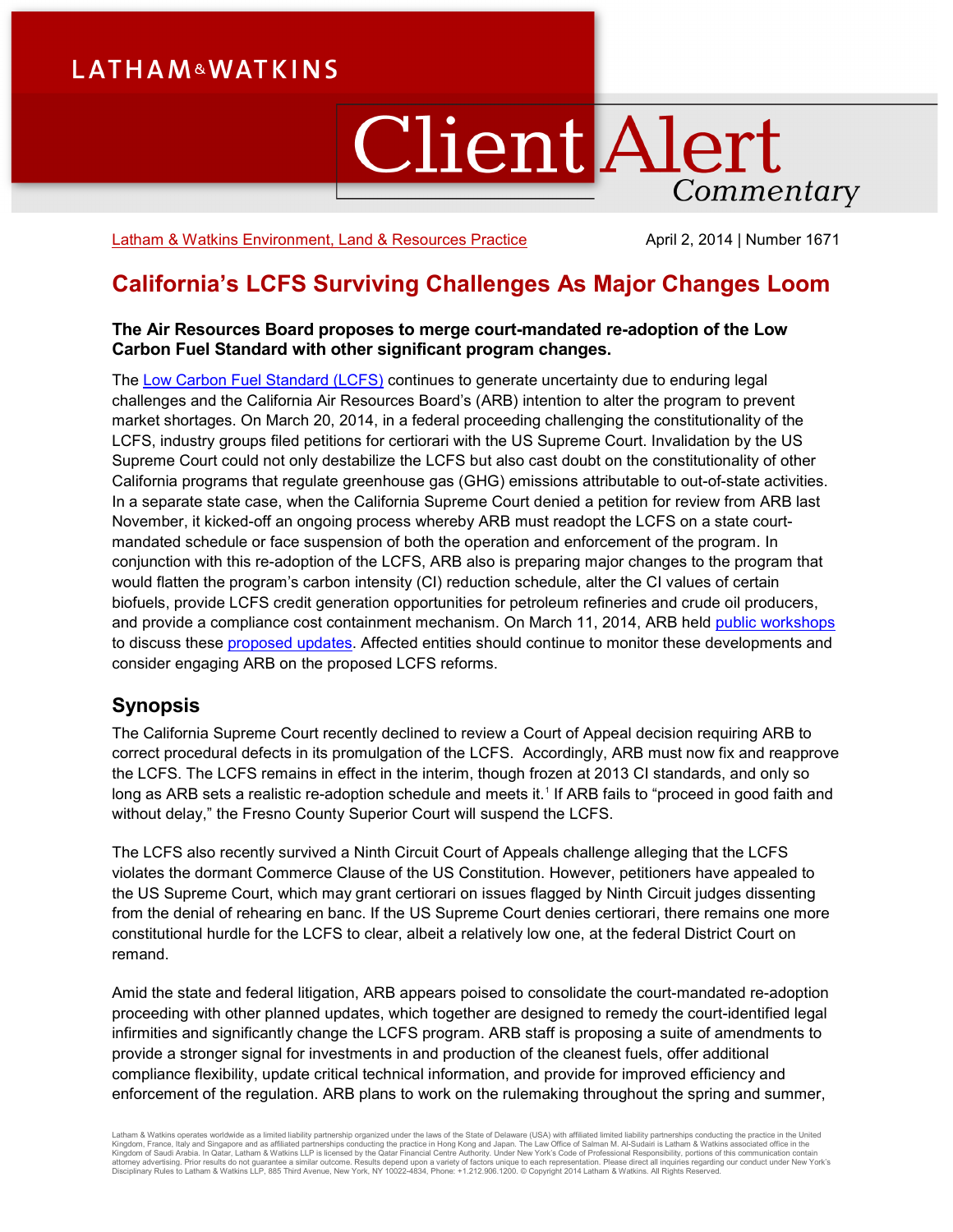including by holding public workshops and meetings with individual stakeholders, and finalize a revised LCFS this fall.

Against this backdrop, industry has become increasingly vocal regarding certain elements of the LCFS and the program's overall ambitions. For example, the Western State Petroleum Association has relied on economic projections prepared by various research firms — including the Boston Consulting Group which point out that the LCFS credit market may become short sometime after 2015. The run up in LCFS credit prices prior to the judicial decisions analyzed herein suggest that these projections are accurate. Although the flattening of the CI reduction curve — as required by the current legal challenges — will delay any market shortage and provide additional time for innovation and technical improvements, concerns remain that the market will be unable to deliver the level of carbon reductions required by the LCFS — even under increased gasoline prices.

# **State Litigation**

On November 20, 2013, the California Supreme Court [denied](http://www.courts.ca.gov/documents/minutes/SNOV2013.PDF) a petition from ARB seeking review of the Fifth District Court of Appeal's July 15, 2013, order requiring ARB to reopen its LCFS rulemaking. Plaintiffs in *POET, LLC et al. v. California Air Resources Board et al.* had challenged the LCFS on various procedural grounds. In denying ARB's petition, the Supreme Court left intact the Court of Appeal's decision, which held that ARB's adoption of the LCFS violated requirements of the California Environmental Quality Act (CEQA) and the California Administrative Procedure Act (APA). While technically defeats for ARB, the California courts' actions allow the LCFS to remain in force. The [Court of](http://www.cleanenergylawreport.com/emerging-companies/california-appellate-court-signals-low-carbon-fuel-standard-will-remain-in-effect-despite-ceqa-viola/)  [Appeal concluded that the challenged LCFS regulations should remain in effect while ARB cures the](http://www.cleanenergylawreport.com/emerging-companies/california-appellate-court-signals-low-carbon-fuel-standard-will-remain-in-effect-despite-ceqa-viola/)  [CEQA and APA defects.](http://www.cleanenergylawreport.com/emerging-companies/california-appellate-court-signals-low-carbon-fuel-standard-will-remain-in-effect-despite-ceqa-viola/) The court reasoned that "the environment will be given greater protection" with the LCFS in effect, concluding: "[W]e will avoid the irony of violations of an environmental protection statute being used to set aside a regulation that restricts the release of pollutants into the environment." Because the court's decision maintains the status quo, the 2014 LCFS standards did not phase in on schedule, so the 2013 LCFS standards remain in effect. See our [July 2013 Air & Climate Forecast](https://event.on24.com/eventRegistration/EventLobbyServlet?target=registration.jsp&eventid=653130&sessionid=1&key=D5255F1A19660E93130DBC4514662738&sourcepage=register) for more details on the decision in *POET.*

Under the supervision of the Fresno County Superior Court, which ruled in ARB's favor on the LCFS in November 2011, and pursuant to the Court of Appeal's order, ARB is now required to:

- 1. Assign a decision-maker with authority to approve or disapprove of the proposed LCFS regulations and to complete CEQA review
- 2. Adequately consider biodiesel NOx emissions impacts and, if necessary, adopt appropriate mitigation measures
- 3. Hold a 45-day public comment period, with specific attention to the CI assigned to land use changes
- 4. Include previously excluded emails from ARB consultants in the administrative record that question the defensibility of the carbon emissions ARB attributes to ethanol-related land use changes

The Fresno County Superior Court, pursuant to a peremptory writ of mandate, will maintain jurisdiction over ARB's administrative proceedings. The writ, filed February 10, 2014, provides that so long as ARB "proceed[s] in good faith without delay" in complying with its terms, the LCFS regulations will remain in effect under the 2013 standards. However, if ARB does not so proceed, the Superior Court may set aside and "suspend the operation and enforcement of the regulations." The parties currently are engaged in briefing regarding ARB's Proposed Initial Return to the Writ. If the Court is satisfied with ARB's proposed schedule and process for re-adopting the LCFS and remedying the CEQA and APA infirmities, then the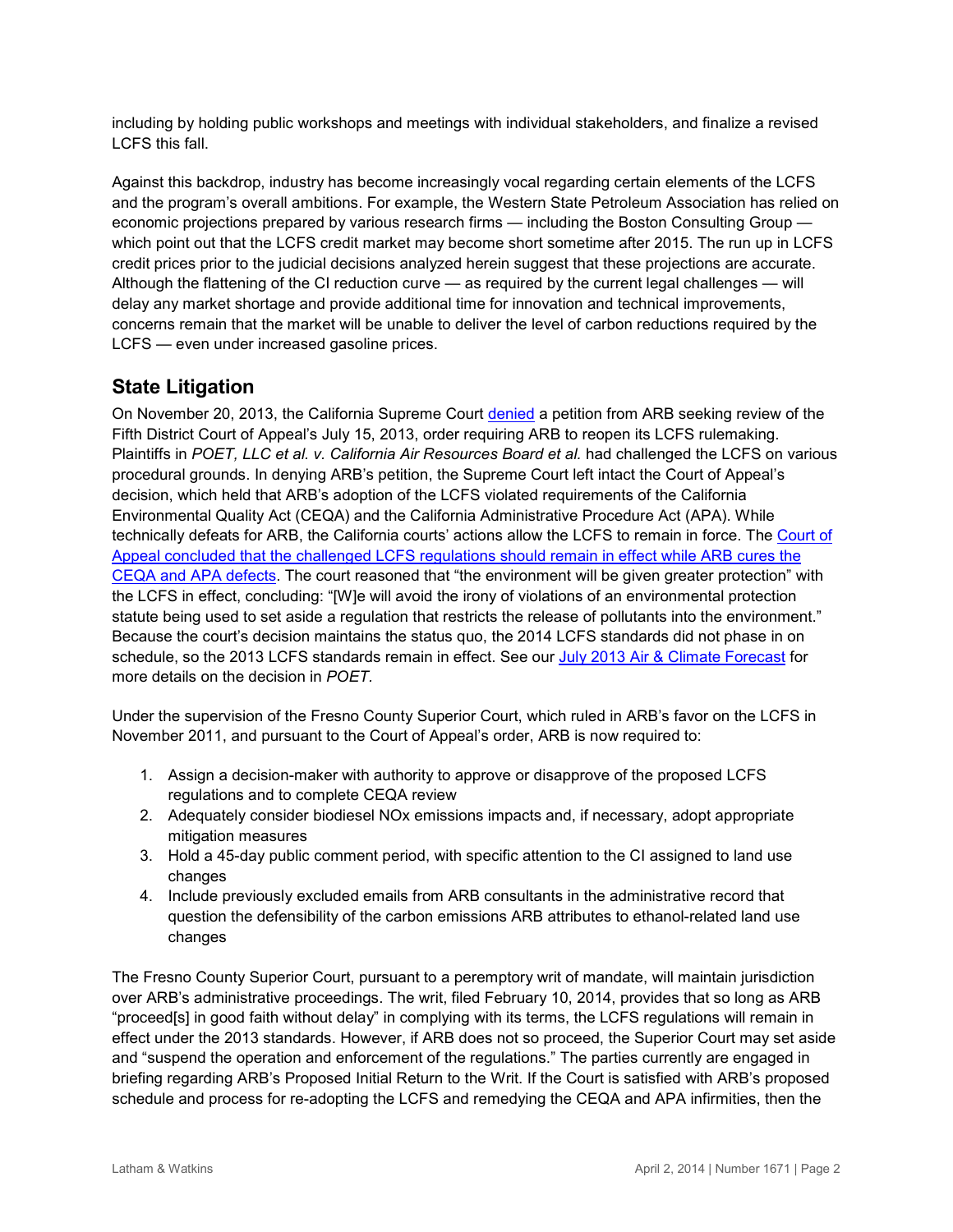LCFS may remain in force with the 2013 standards in place until ARB finalizes the re-adoption process. If the court finds that ARB is not proceeding in good faith or is delaying, then the court may immediately suspend the LCFS. The Superior Court is expected to issue an order in connection with the Initial Return in the coming weeks.

### **Federal Litigation**

The LCFS also has survived, so far, another legal challenge. On September 18, 2013, the Ninth Circuit issued an [opinion](http://cdn.ca9.uscourts.gov/datastore/opinions/2013/09/18/12-15131.pdf) in *Rocky Mountain Farmers Union v. Corey*, 730 F.3d 1070 (9th Cir. 2013), upholding the LCFS, reversing a lower court ruling that the LCFS facially discriminated against interstate commerce in violation of the US Constitution, and remanding the case to the lower court for further proceedings.

Plaintiffs — including ethanol, farming, petrochemical, energy and trucking industry groups — argued that the LCFS program's "lifecycle analysis" impermissibly regulates beyond state lines and discriminates against ethanol and crude oil produced out-of-state, in violation of the dormant Commerce Clause. In December 2011, a district court granted plaintiffs' request for a preliminary injunction, but the court stayed the injunction — which would have otherwise prevented implementation of the LCFS — pending resolution of ARB's appeal. The Ninth Circuit's recent decision rejected the plaintiffs' arguments, overturned the lower court's decision and vacated the District Court's injunction. Accordingly, the LCFS remains in force.

On January 22, 2014, the full Ninth Circuit en banc [denied](http://cdn.ca9.uscourts.gov/datastore/opinions/2014/01/22/12-15131.pdf) a petition for rehearing. *Rocky Mt. Farmers Union v. Corey*, 12-15135, 2014 WL 223797 (9th Cir. 2014) (Denial of Request for Rehearing). However, seven judges issued a dissent that may attract Supreme Court review. Judge Milan Smith's dissent asserts that the LCFS is facially discriminatory because it "explicitly treats in-state and out-of-state ethanol differently in calculating carbon intensity," and the dissent cites Supreme Court precedent for the proposition that "[t]he purpose of, or justification for a law has no bearing on whether it is facially discriminatory." For Judge Smith and six other Ninth Circuit judges, in determining whether the LCFS is facially discriminatory — a determination that would trigger a strict standard of review that is very difficult to satisfy — it is irrelevant that the distinction between in-state and out-of-state fuels may have a legitimate basis in CI and does not result from discriminatory motive or intent.

Judge Ronald M. Gould, author of the panel's majority opinion, concurred in the denial of rehearing en banc and characterized the dissent as "riddled with overstatements" and "alarmist rhetoric." He also described the test for facial discrimination differently than Judge Smith. "A legislative geographic distinction is not facially discriminatory merely because it affects in-state and out-of-state interests unequally. Rather, as long as there is 'some reason, apart from their origin, to treat them differently,' California may distinguish between Midwestern, Brazilian, and California ethanols." Under *Rocky Mt. Farmers Union v. Corey*, CI and the objective factors on which it is based (including, *e.g.* transportationrelated emissions) constitute legitimate reasons for treating in-state and out-of-state ethanol differently, and thereby the court avoided a determination of facial discrimination. However, as indicated in Judge Smith's dissent, at least seven Ninth Circuit judges believe considering the purpose or justification for a law in determining whether it is facially discriminatory "puts the cart before the horse" and is therefore inconsistent with Supreme Court precedent.

On March 20, 2014, a number of plaintiffs filed petitions for certiorari with the US Supreme Court. If the Supreme Court denies the petitions, the case would be remanded to the District Court for review under a more relaxed dormant Commerce Clause standard, the "*Pike* balancing test." The *Pike* test — generally viewed as less stringent than the test applicable to laws that are facially discriminatory — requires only that a statute's burdens on interstate commerce not be clearly excessive in relation to the in-state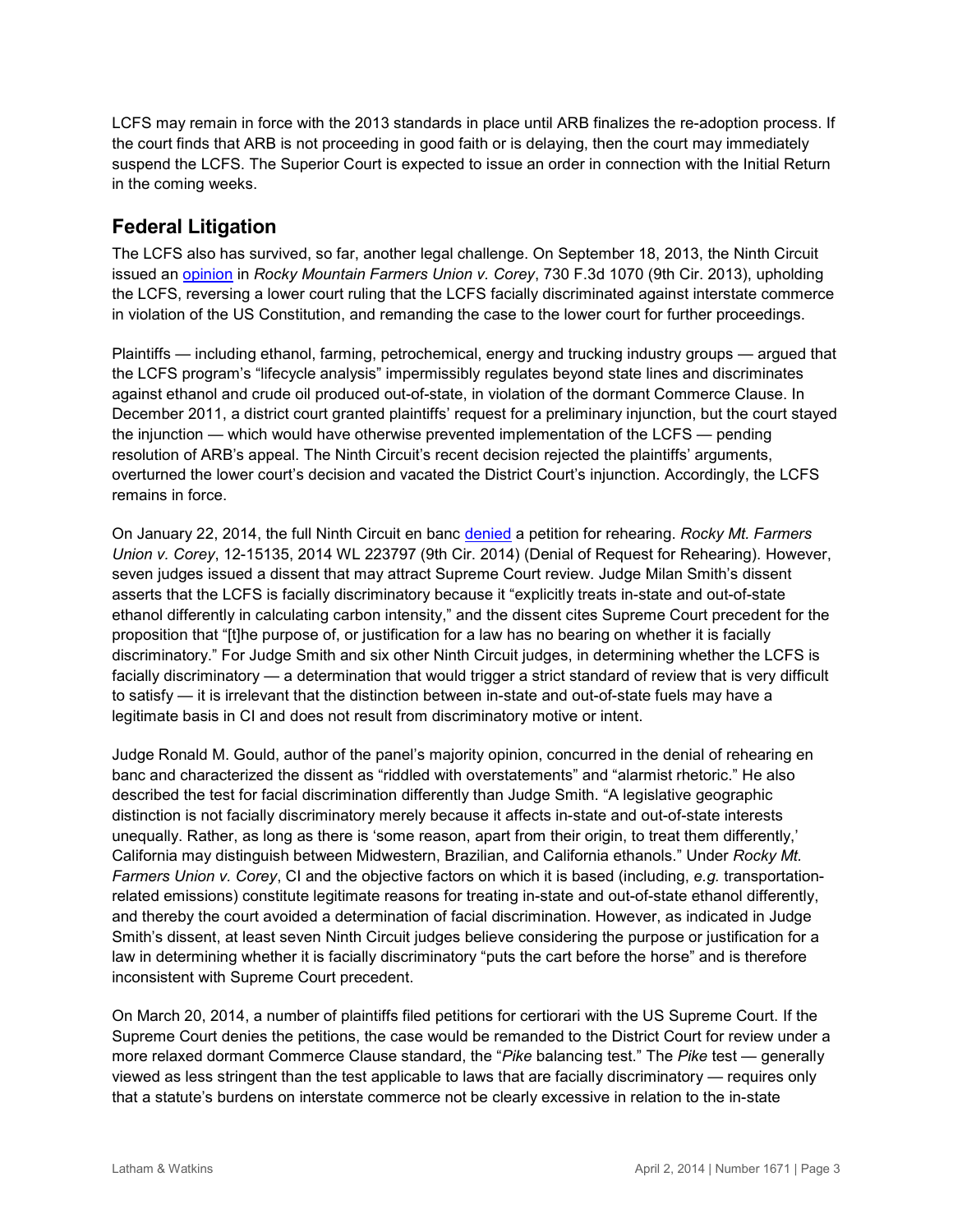benefits. If the Ninth Circuit's opinion is any indication, more likely than not the LCFS would pass this test on remand.

# **Proposed Changes to the LCFS Program**

On March 11, 2014, ARB held [public workshops](http://www.arb.ca.gov/fuels/lcfs/lcfs_meetings/lcfs_meetings.htm) to discuss [proposed updates](http://www.arb.ca.gov/fuels/lcfs/lcfs_meetings/030714lcfsconceptpaper.pdf) to the LCFS regulation and indirect land use change values, which affect the CI values of certain fuels (*e.g.* corn-based ethanol). Through these proceedings, ARB will attempt to remedy the CEQA and APA violations identified by the Court of Appeal in *POET* and institute potentially significant changes to the LCFS program.

#### *Credits for GHG Emission Reductions at Certain Refineries*

ARB staff is proposing to allow refineries to generate LCFS credits via investments that reduce GHG emissions. The LCFS focuses on CI, which is a measure of the GHG emissions associated with the "life cycle" of a transportation fuel (*i.e.*, production, distribution and consumption/combustion). Emissions attributable to refining historically have been included in the CI of a given fuel. But rather than reduce the standard CI of gasoline (CARBOB) and CARB diesel, ARB proposes to recognize stationary source GHG emission reductions at refineries by issuing LCFS credits. Refineries would submit an efficiency project plan to ARB for approval, and staff would determine the difference between the baseline CI of the refinery's transportation fuels and the new CI of their transportation fuels with the project in place. The difference would be used to calculate LCFS credits for the refinery, and these credits would be eligible for sale to other regulated parties.

Interestingly, this proposal would provide a much-needed new potential source of credits for refineries and would incentivize investments in new efficiency projects. Apparently, however, if not implemented properly the proposal could also send the wrong signal to industry because the proposed program would reward those companies that have neglected making investments in their assets. To make an analogy with the Cap-and-Trade Program, one could argue that this would be the equivalent of allocating free allowances on the basis of historical emissions at a covered source. ARB specifically rejected this approach in favor of an efficiency methodology explicitly to avoid creating a perverse incentive to maximize receipt of free allowances.

#### *Modified Compliance Schedule*

ARB staff is proposing to modify the compliance schedule for gasoline and diesel standards to account for the delay in phasing in the 2014 standards. Because the *POET* case has frozen CI standards at 2013 levels, and the re-adoption proceeding will not likely conclude until late 2014 or early 2015, ARB staff believes that some post-2015 "curve-smoothing" will be appropriate. ARB staff currently has no proposal to change the average CI target of 10 percent by 2020, but staff is conducting an in-depth analysis of projected fuel availability that will inform the 2016-2020 compliance targets. This flattening partially stabilized LCFS credit prices. Some market participants, however, view this flattening as insufficient to address the market's perceived structural inability to deliver a supply of clean fuels that will meet the program's increasing stringency.

#### *Cost Containment*

ARB staff also is proposing to adopt a cost containment provision to increase market certainty about the maximum costs of compliance and provide additional compliance options. Staff has proposed two options: (1) a credit clearance option; and (2) a credit window option. The credit clearance option would allow regulated entities to carry over deficits so long as they purchase credits during a "credit clearance" period at the end of each compliance period. Under the credit window option, regulated parties would have the option of purchasing compliance-only credits directly from ARB at a pre-determined price. ARB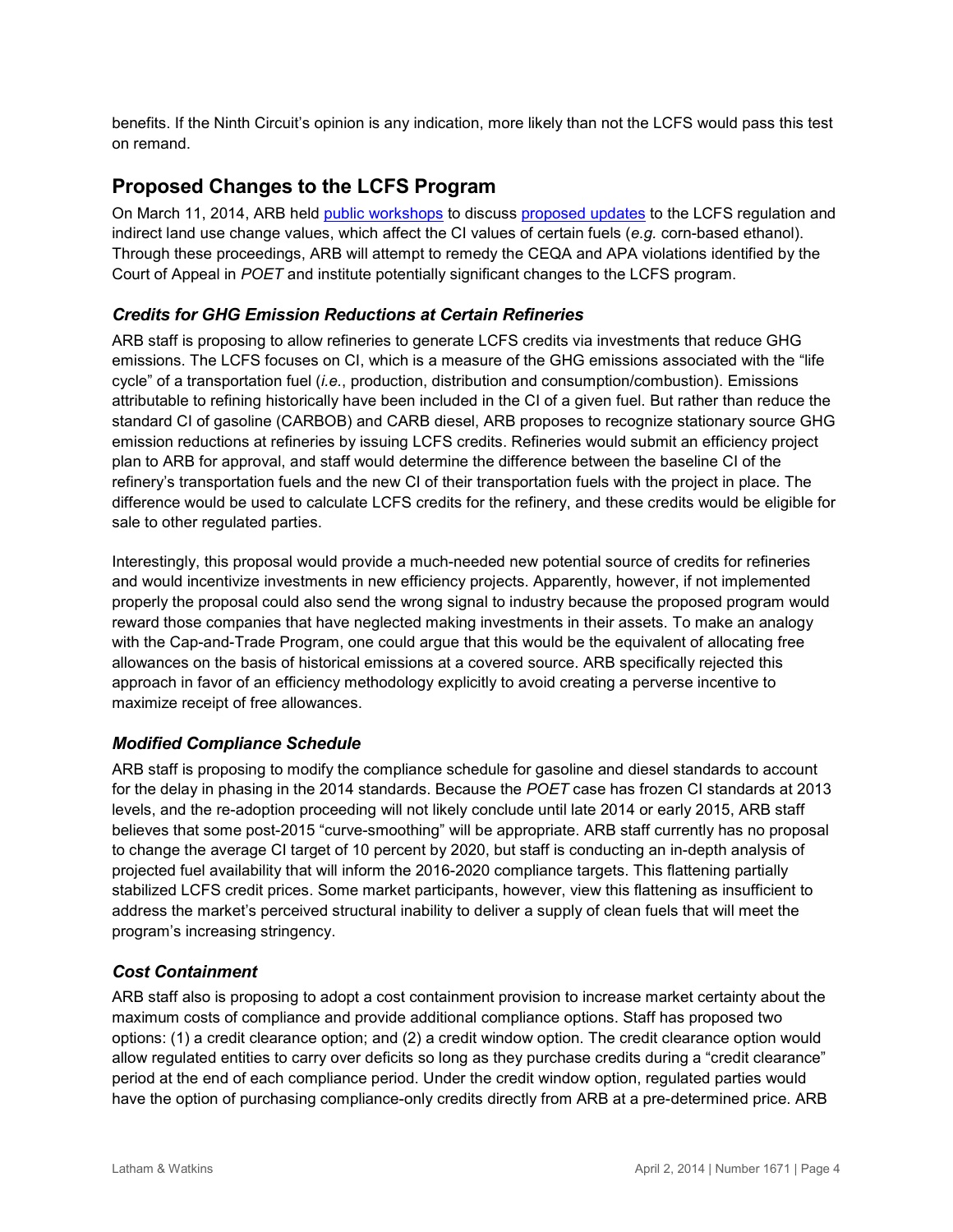staff suggests that the credit clearance option is the preferred option for minimizing credit shortages and price spikes. This welcome proposal would address potential spikes in the price of LCFS credits. As with the measures contained in the Cap-and-Trade Program, however, this containment proposal does not constitute a true price ceiling, and as such may just postpone the need to address structural issues affecting the market.

#### *Revised Indirect Land Use Change Values*

Indirect Land Use Change (iLUC) values for corn ethanol, sugarcane ethanol, and soy biodiesel were included in the LCFS as originally approved in 2009 and 2010. The science on iLUC values has evolved since then. Accordingly, ARB staff plans to refine the iLUC analysis. ARB staff suggested the board may reduce the iLUC values for soy biodiesel, sugarcane ethanol and corn ethanol. ARB staff is proposing newly developed iLUC values for canola biodiesel and sorghum ethanol. The proposed changes also include a new model for assessing the carbon released upon land conversion.

*POET* required ARB to hold a public proceeding to adequately consider the CI values associated with iLUC.

#### *Innovative Technologies for Crude Oil Production*

ARB is proposing that crude oil producers be permitted to opt-in as regulated parties under the LCFS and earn LCFS credits for innovative production, if producers employ techniques that reduce their GHG emissions. Currently, the LCFS awards credits to refiners who purchase crude oil produced in an innovative manner. If adopted, the proposed change could increase the incentives for crude oil producers to innovate. For example, using solar power to generate steam to replace natural gas generators could earn oil producers LCFS credits for reductions in the CI of downstream transportation fuels.

#### *Other Developments*

ARB staff has proposed a number of technical changes relating to CI calculation for smaller California refineries, certification and registration of regulated entities, reporting procedures for LCFS credits, and reporting and recordkeeping requirements. Enforcement provisions also will be considered, with an emphasis on ensuring that noncompliance costs more than compliance with the LCFS standards.

Finally, in a related proceeding, on March 14, 2014 ARB withdrew a rulemaking to regulate NOx emissions from biodiesel fuels, an issue addressed in *POET*. ARB's proposed biodiesel rule, which had been scheduled for adoption at ARB's March 20 board meeting, would have regulated biodiesel commercialization to protect public health and air quality. The proposed rule included mitigation measures applicable to biodiesel blends that would cause significant increases in NOx emissions. ARB had proposed to consider additives, cleaner base fuels and blend limits as potential NOx mitigation measures. ARB plans to re-propose the biodiesel rulemaking this summer.

# **Conclusion**

To date, California's LCFS has weathered a number of judicial challenges. ARB is pushing ahead with implementation and is preparing to adopt a number of significant changes to the LCFS program. Indeed, based on statements in the [Proposed Update to the AB 32 Scoping Plan,](http://www.arb.ca.gov/cc/scopingplan/2013_update/draft_proposed_first_update.pdf) ARB already is looking to extend the LCFS Program to 2030.

However, the US Supreme Court may grant certiorari in the *Rocky Mountain* case and could invalidate the LCFS. The case presents an opportunity for the Supreme Court to address significant jurisprudential questions around what constitutes facial discrimination under the dormant Commerce Clause. If the